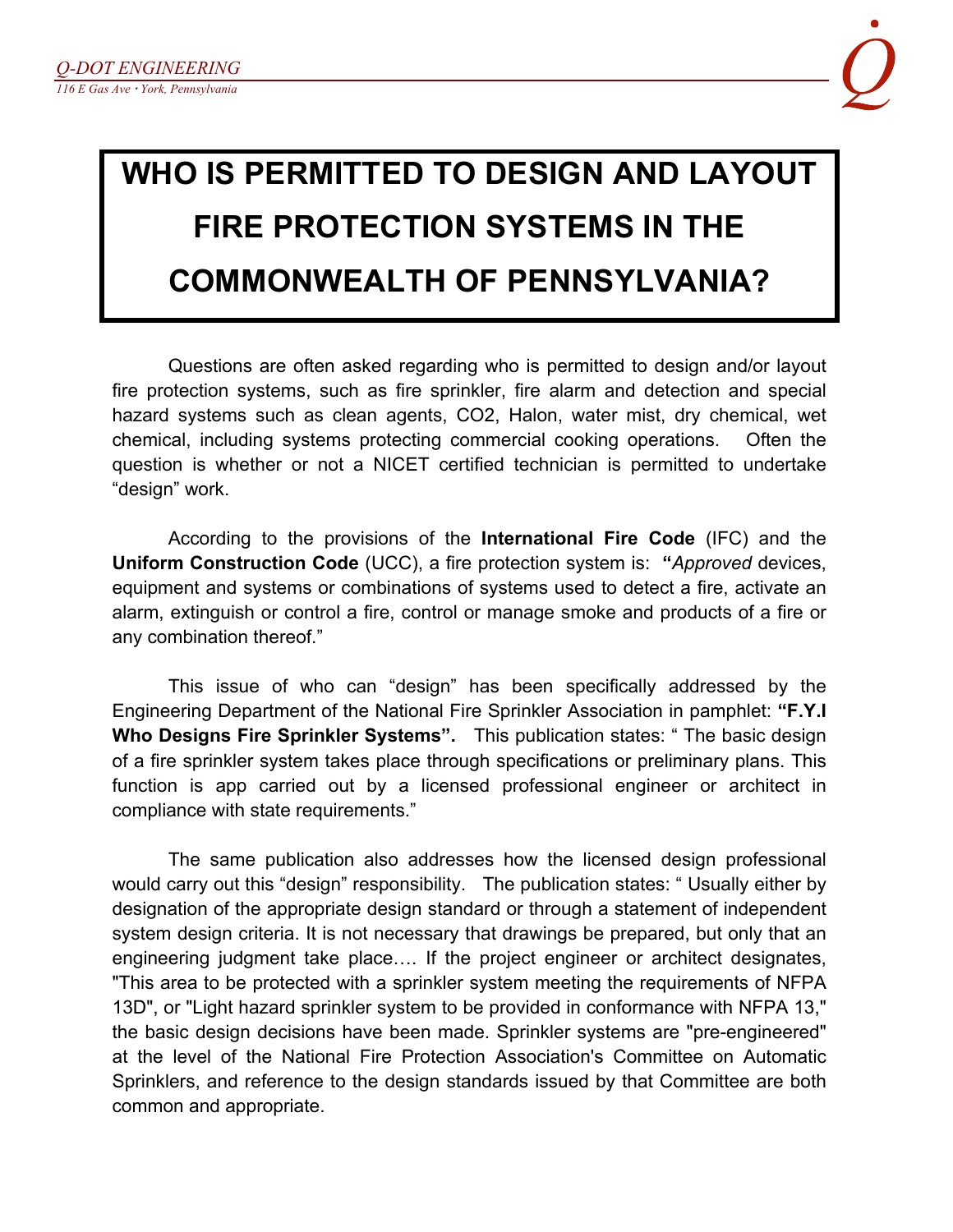The Society of Fire Protection Engineers (SFPE), National Society of Professional Engineers (NSPE) and National Institute for Certification of Engineering Technologies (NICET) jointly produced a "white paper" entitled in 2008 entitled: **NSPE Position Statement No. 1749—SFPE/NSPE/NICET Joint Position on the Engineer and the Engineering Technician Designing Fire Protection Systems**.

The Executive Summary of that report states:

The Society of Fire Protection Engineers (SFPE) is credited with the original development of this document. The SFPE has agreed to team with the National Society of Professional Engineers (NSPE) and the National Institute for Certification of Engineering Technologies (NICET) to develop a unified position statement regarding the reasonable and prudent roles and responsibilities of Licensed Professional Engineers and Certified Engineering Technicians when designing fire protection systems for installation in the United States.

SFPE, NSPE and NICET recognize that defining fire protection system design and layout in terms of the roles and responsibilities of engineers and engineering technicians is a sensitive undertaking. Each has capabilities and responsibilities that contribute to the relationships in a design project. Moreover, SFPE, NSPE and NICET recognize that fire protection systems – including fire detection, alarm and suppression systems play an important role in protecting the health, safety, and welfare of the public.

Legally, the practice of engineering is a responsibility that cannot be delegated to non-licensed engineers (individuals). The role of the engineering technician is to understand the engineer's design intent and help implement that design. This position statement describes the critical relationships from the perspective of the engineering community. Engineers or engineering technicians overstep their respective roles if they participate in aspects of design for which they are not qualified by education and/or experience. This position statement explains the relative roles of those in the field of fire protection, who contribute to public safety, including Licensed Professional Engineers and Certified Engineering Technicians.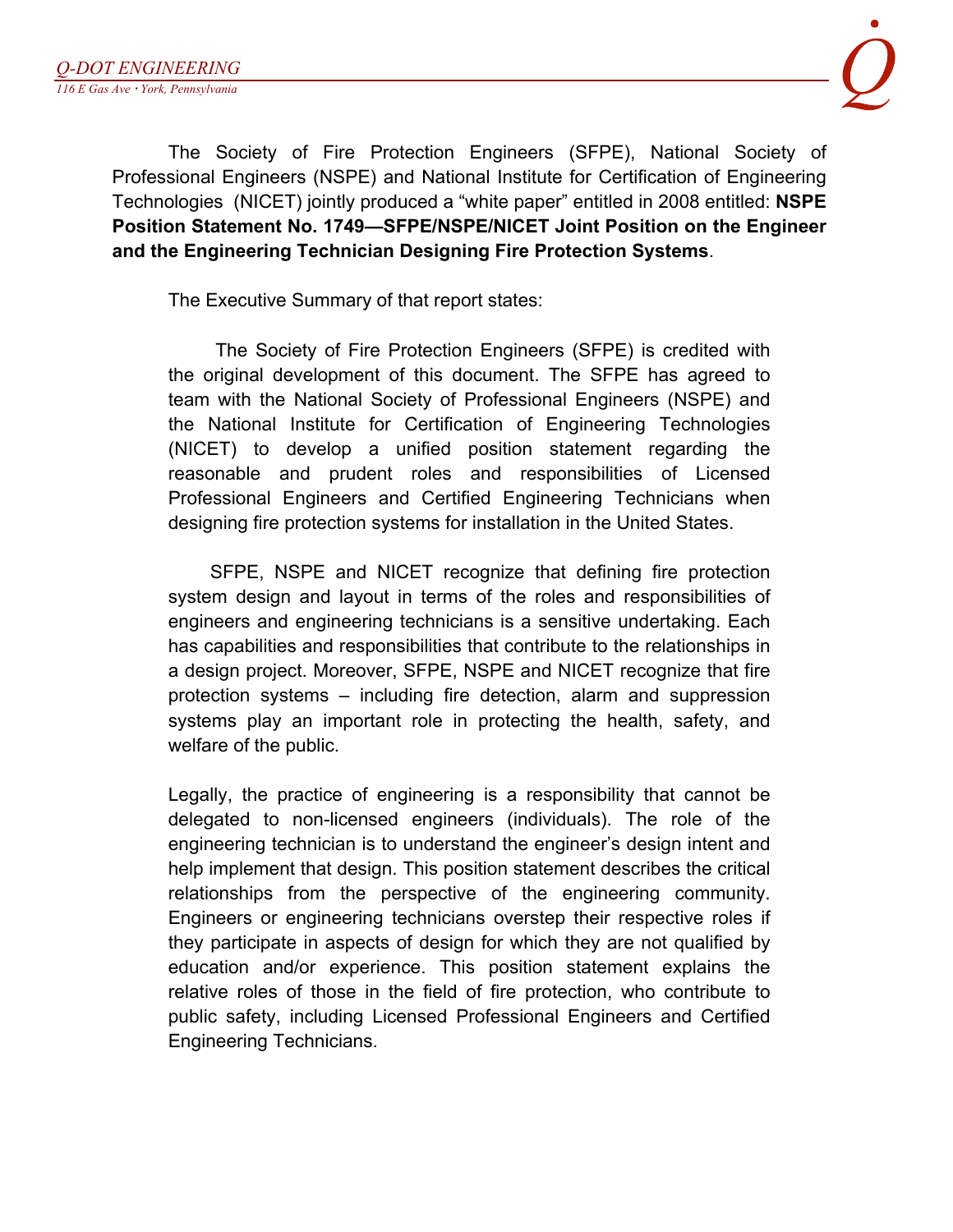

The Pennsylvania "Engineer, Land Surveyor, and Geologist Registration Law" sets forth very specific definitions as to what activities constitute the practice of "engineering" as follows:

**"Practice of Engineering"** shall mean the application of the mathematical and physical sciences for the design of public or private buildings, structures, machines, equipment, processes, works or engineering systems, and the consultation, investigation, evaluation, engineering surveys, construction management, planning and inspection in connection therewith, the performance of the foregoing acts and services being prohibited to persons who are not licensed under this act as professional engineers unless exempt under other provisions of this act.

The term **"Practice of Engineering"** shall also mean and include related acts and services that may be performed by other qualified persons, including but not limited to, municipal planning, incidental landscape architecture, teaching, construction, maintenance and research but licensure under this act to engage in or perform any such related acts and services shall not be required.

The foregoing shall not be deemed to include the practice of architecture as such, for which separate registration is required under the provisions of the act of July 12, 1919 (P.L.933, No.369), entitled "An act to regulate the practice of architecture in the Commonwealth of Pennsylvania by providing for the examination and registration of architects by a State Board of Examiners; defining the power and duties of said board of examiners; and providing penalties for the violation of this act**," excepting only architectural work incidental to the 'practice of engineering**.' "

The design of fire protection systems is also addressed by the provisions of the **Uniform Construction Code** (UCC). UCC § 403.43. (k) Grant, denial and effect of permits states: " A licensed architect or professional engineer shall first review submittal documents and place a notation on the documents that the architect or engineer reviewed the documents and that the documents are in general conformance with the design of the building or structure. " When the work is limited to just a fire protection system, UCC § 403.42 a(c) requires that all drawings must bear the seal of a registered design professional.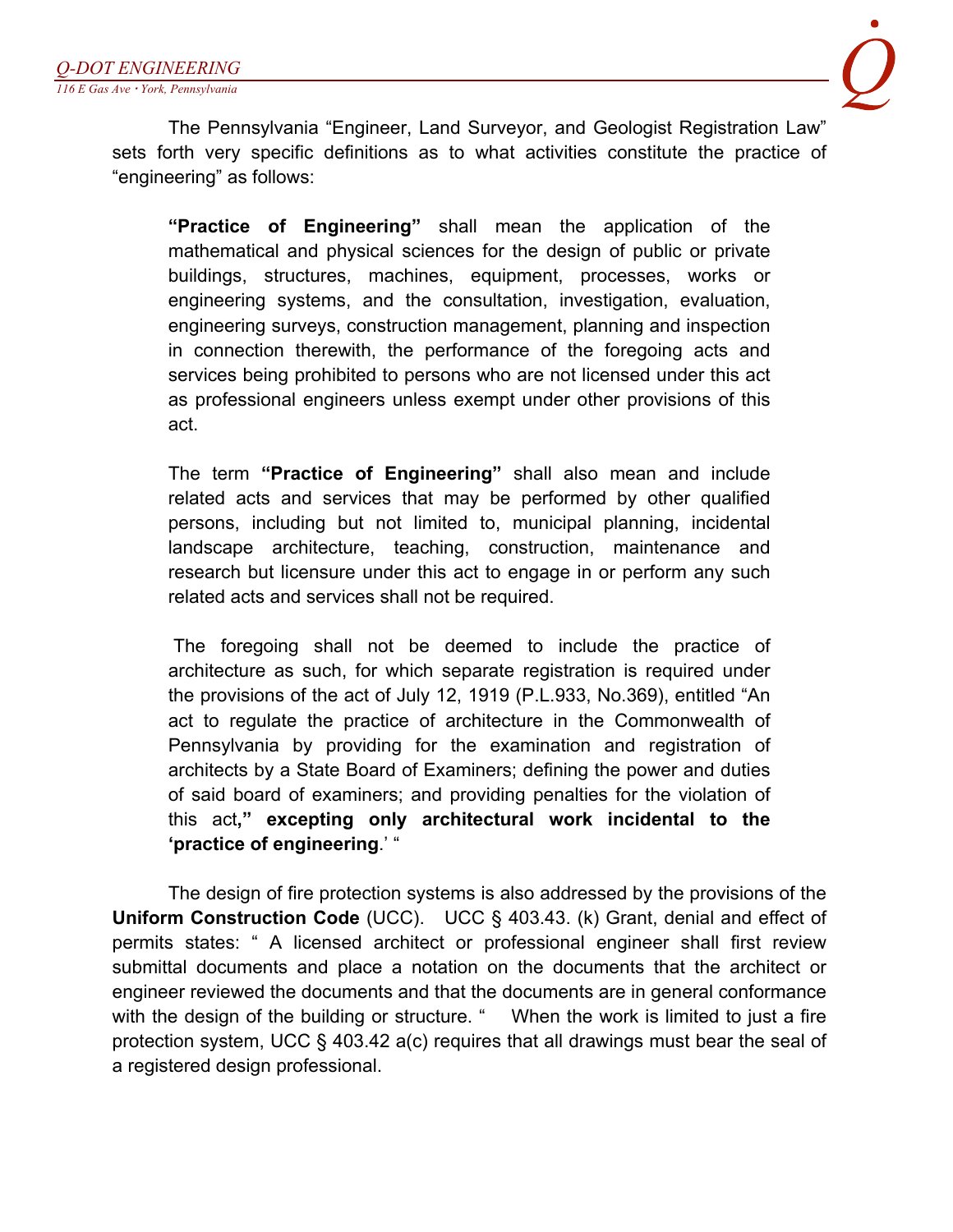

In either circumstance (deferred submittal or limited work), a generally accepted alternative to placing the seal of the registered design professional on the drawings is for the registered design professional to issue a letter stating that the drawings and specifications have been reviewed and have been found to meet the design criteria for the building or structure. Such letter must bear the seal of the registered design professional.

The role of the NICET technician is very clearly defined by the NICET organization. With regard to water-based fire protection systems the organization states:

This certification program is for engineering technicians engaged in the layout and detailing of water-based fire protection systems that must meet code and statutory requirements. Areas covered include plan and submittal preparation, applications of various types of water-based systems, equipment selection and application, and technical management of layout projects. Technical areas covered include types of water-based systems and their components; water supply requirements; hydraulics; building features, hazards, and occupancy considerations; system installation, inspection, and maintenance requirements; applicable codes and standards; and contract administration.

For fire alarm systems NICET states:

This certification program was designed for engineering technicians working in the fire alarm industry who engage in a combination of the following fire alarm systems activities: system layout (plan preparation), system equipment selection, system installation, system acceptance testing, system trouble-shooting, system servicing, and system technical sales. Technical areas covered include applicable codes and standards, types of detectors and signaling systems, supervision requirements, power requirements, building/space structure and occupancy considerations, and basic electricity and electronics.

It is important to note that in describing the certification programs, that "design" is not included in the delineated responsibilities of the NICET technician. A NICET technician is not permitted under any circumstances to perform "design" work,